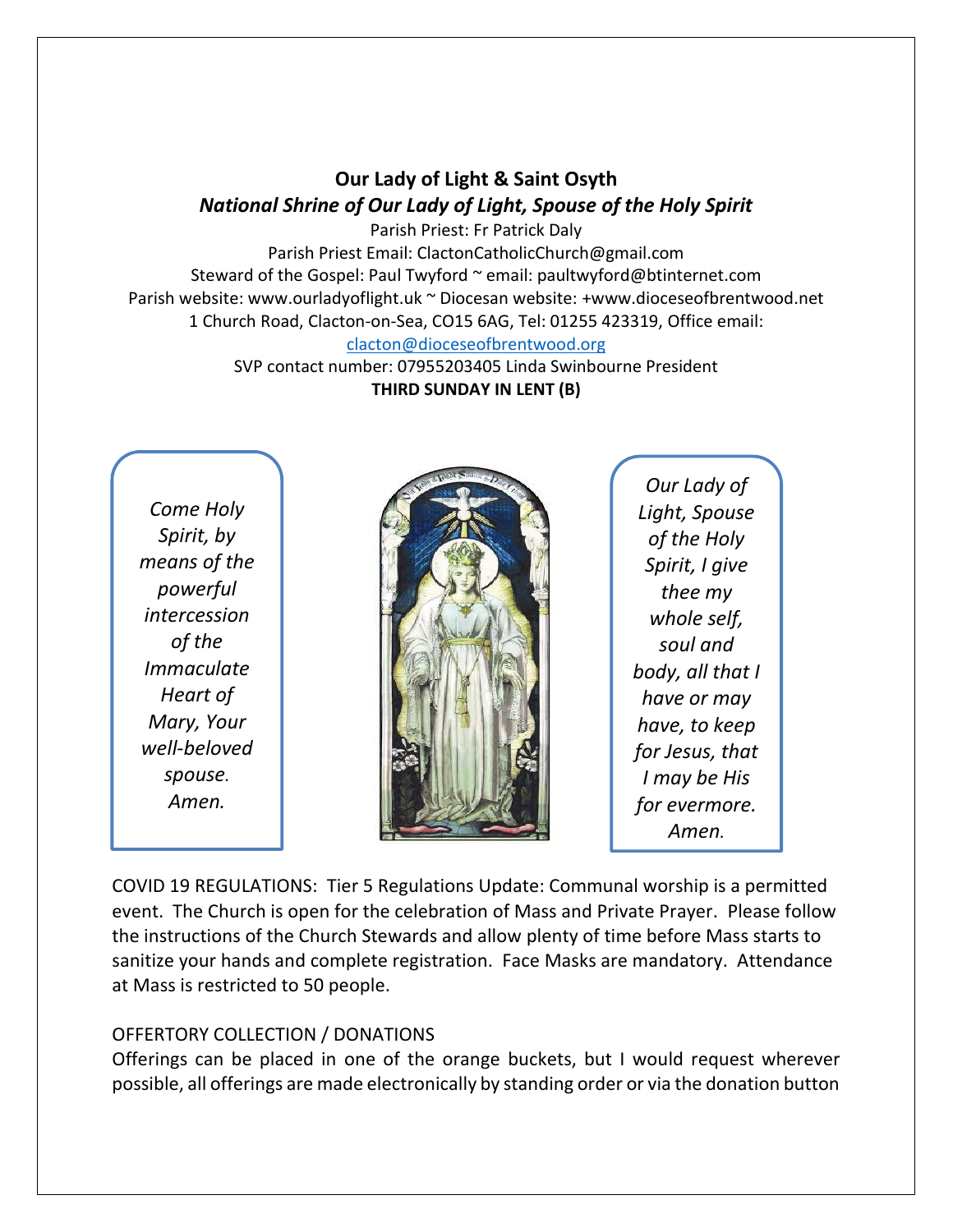on the website. This will reduce the level of risk to our collection counters and those who will need to visit the bank. The bank details are: **Bank Title: Catholic Church Clacton-on-Sea, Sort Code 401322, Account Number: 41020463.** Members of the gift-aid scheme should quote their name and gift aid number in the Reference. Funds received last week:

Electronic Offerings £280.00 of which £240.00 was gift aided. Collection Offerings £417.90 of which £240.00 was gift aided.

Thank you for your generosity, for Gift Aiding your offerings, and for your support of the parish. Fr Patrick.

## JOHN 2:13-25

In the Gospel of John, we are told that Jesus went up to the Temple just before the Jewish Passover. The Jewish people celebrated the Passover in the Temple in remembrance of their liberation by God from slavery in Egypt. At that time, an unblemished lamb or 'Paschal Lamb' would have been offered as a sacrifice and would have been slaughtered in the Temple. Jesus Christ is our Passover. He is the Lamb of God who was sacrificed for our sins. His death and resurrection liberated us from the slavery to sin.

Jesus drove out the cattle, sheep, and money changers from the Temple. The temple sacrificial system involved the sacrifice of animals, to reconcile the people to God. The death of an animal could never be sufficient to reconcile mankind to God. By driving out the cattle, sheep and money changers from the Temple, Jesus was declaring an end to this practice. The Temple itself would be destroyed by the Romans in AD 73. The Jewish authorities demanded a sign from Jesus to justify His actions. Jesus replied, 'Destroy this sanctuary, and in three days I will raise it up again'. The Jewish authorities assumed that He was referring to the Temple, but He was referring to his own body. It is through the death and Passion of Our Lord Jesus Christ, that we are reconciled to God. It took the death of God Himself in sacrifice to reconcile the world to Himself. Jesus was the sacrificial lamb that was crucified on the Cross for our salvation. There cannot be any Resurrection without the Cross. Jesus died on the Cross and rose from the dead on the third day. Jesus' Cross is the gateway through which we must all pass to receive the life of God intended for us. Although we may struggle to come to terms with the Cross, this is the truth of our salvation. As Christians we must embrace the Cross in our lives to inherit the resurrection and the promise of eternal life.

WEEKLY LENTEN REFLECTIONS: From Missio at <https://www.youtube.com/c/MissioUK/videos>Recommended by Fr Patrick.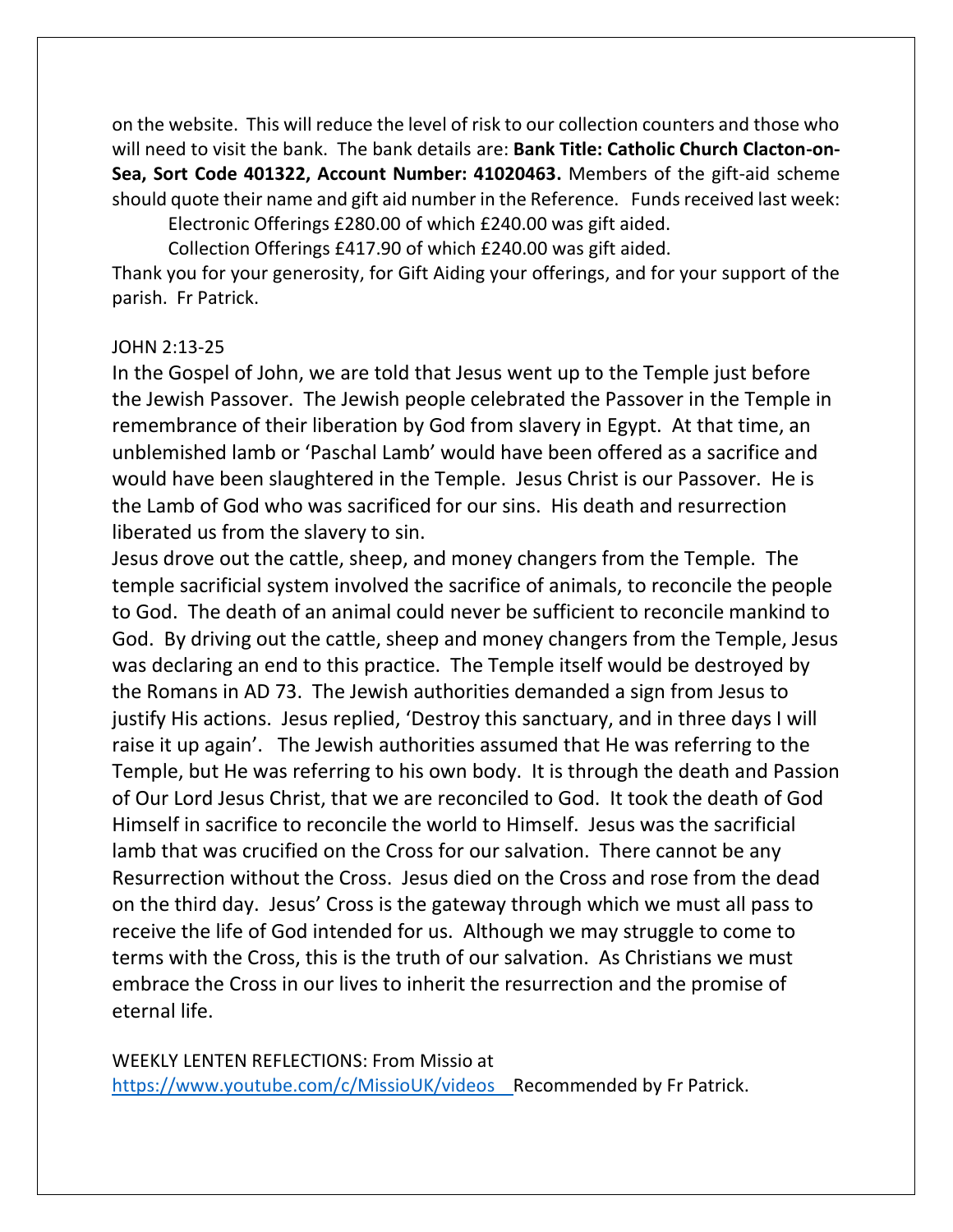STATIONS OF THE CROSS: Every Friday at 7.00 pm.

OPEN YOUR GARDEN FOR ST HELEN'S HOSPICE: visit sthelena.org.uk/opengardens or telephone 01206 931468 or email [fundraising@sthelena.org.uk](mailto:fundraising@sthelena.org.uk)

MRS CAROLE BARTLE FORMER DUPUTY HEAD AT ST CLARE'S SCHOOL: Died on 24th February following a short illness. Mrs Bartle was a devoted teacher and head for 20 years. Deepest sympathy to her family. Any shared memories to Frances @ two bookers.com.

NOVENA OF MASSES IN HONOUR OF ST JOSEPH 10TH-18TH MARCH: Pope Francis has made this year "the Year of St Joseph." To celebrate this, there will be a novena of Masses in preparation for his feast (19th March) at Our Lady Immaculate Church, Chelmsford. These will be at 7pm each day from 10th March - 18th March at OLI church. You can watch the Mass via the church livestream link - tinyurl.com/OLIchelmsford . During the Mass, there will be a short homily about St Joseph and the Mass will include the novena prayer. If you would like to send petitions for the novena, please send them to: St Philips Priory, 178 New London Road, Chelmsford, Essex, CM2 0AR.

| Saturday 6 <sup>th</sup> March       | 9.30 am.               | MASS: Tim O'Donovan RIP.           |
|--------------------------------------|------------------------|------------------------------------|
|                                      |                        | Sarah Cooper                       |
| Saturday 6 <sup>th</sup> March       | 10.30 am.              | Sacrament of Reconciliation        |
|                                      |                        | for Children making their          |
|                                      |                        | First Holy Communion in            |
|                                      |                        | May 2021.                          |
| Saturday 6 <sup>th</sup> March       | 11.00 am to 12.00 am.  | <b>SACRAMENT OF</b>                |
|                                      |                        | <b>RECONCILIATION:</b>             |
|                                      |                        | Confessions will be heard in       |
|                                      |                        | the Sacristy. Please tell the      |
|                                      |                        | Steward that you wish to go        |
|                                      |                        | to confession.                     |
| Saturday 6 <sup>th</sup> March       | 11.00 am to 1.00 pm.   | Church is open for private         |
|                                      |                        | prayer with Exposition of the      |
|                                      |                        | <b>Blessed Sacrament.</b>          |
| Saturday 6 <sup>th</sup> March Vigil | $6.00 \,\mathrm{pm}$ . | <b>MASS: Lilibeth Whiteley RIP</b> |
| Mass of the Third Sunday of          |                        | Harry & Tina                       |
| Lent $(B)$                           |                        |                                    |

## **THE FOLLOWING MASSES WILL BE OPEN TO A MAXIMUM OF 50 PEOPLE IN THE CHURCH.**